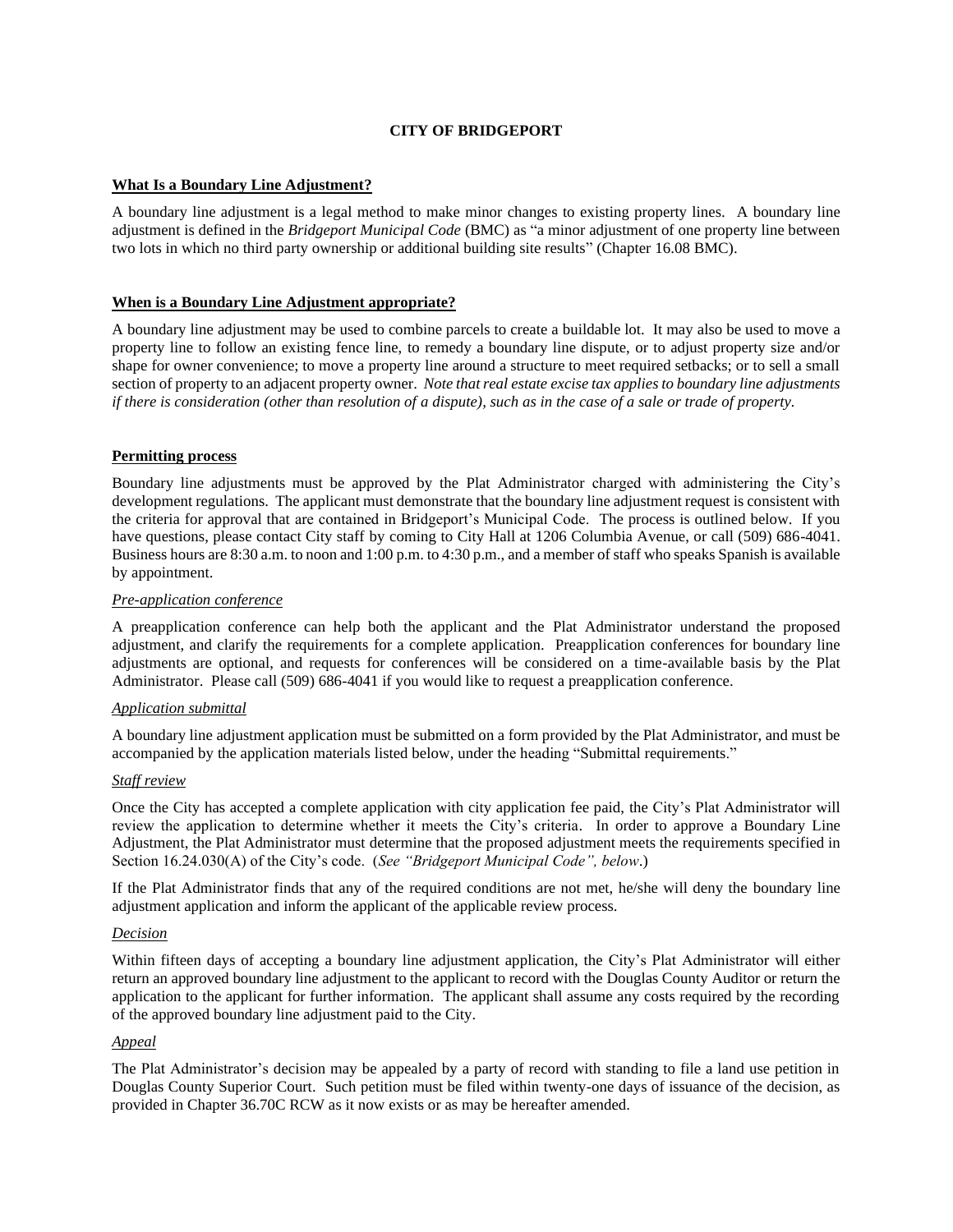# **CITY OF BRIDGEPORT**

# **Submittal requirements**

To apply for a boundary line adjustment, you must submit the following to the Plat Administrator:

- 1. A completed project permit application form.
- 2. Either a record of survey or a map of the boundary line adjustment (see "Boundary Line Adjustment map minimum requirements" below for information to include). *The Plat Administrator may waive the requirement for a survey when he/she finds that there is adequate proof that at least two of the parcel's boundaries have been sufficiently surveyed in a previous survey and that at least one corner of the parcel can be established.*
- 3. Evidence of adequate water supply.
- 4. Evidence of ability to comply with the City's water and sewer requirements.
- 5. Information on the capacity of existing stormwater conveyance and control facilities and evidence of ability to comply with the City's stormwater drainage and disposal requirements.
- 6. A sworn statement made before a notary public and under penalty of perjury by the applicant(s) that the property affected by the application is in the exclusive ownership of the applicant(s), and hold the City harmless. *Please use attached form(s).*
- 7. The applicable fee as established by City Council ordinance or resolution.
- 8. **ALL TAXES AND ASSESSMENTS FOR THE YEAR MUST BE PAID** to Douglas County Treasurer pursuant to RCW 84.56.345.

# **Boundary Line Adjustment map minimum requirements**

Where there is no record of survey establishing the location and boundaries of the parcel(s) involved in the boundary line adjustment on file with the Douglas County Auditor, the applicant must submit a map of the boundary line adjustment. The map must be drawn in permanent black ink. The following information must be on or accompanying the map:

- 1. A legal description of the revised parcel(s) involved in the boundary line adjustment and sufficient information to locate each lot or tract.
- 2. A surveyor's certificate and any certificates and other information that may be required to establish the location and boundaries the parcel(s) involved in the boundary line adjustment.
- 3. The locations and sizes of all lots, tracts, parcels, private or public roadways, and easements. All boundary lines shall be referenced with proper bearings and distances.
- 4. Approval certificate for the plat administrator—*please see Section 16.24.020(D) of the Bridgeport Municipal Code, below*.
- 5. The following two statements:
	- a. "The parcel resulting from the boundary line adjustment may not be sold or conveyed separately from the parcel to which it has been added without prior approval of the city."
	- b. "The boundaries of the parcels resulting from the boundary line adjustment may not be further adjusted without additional review by the city."
- 6. Other information as deemed necessary to clarify or complete the application, which may include information about shoreline areas and critical areas (critical aquifer recharge areas, fish and wildlife habitat conservation areas, frequently flooded areas, geologically hazardous areas, and wetlands) that could limit the developable area of the parcel.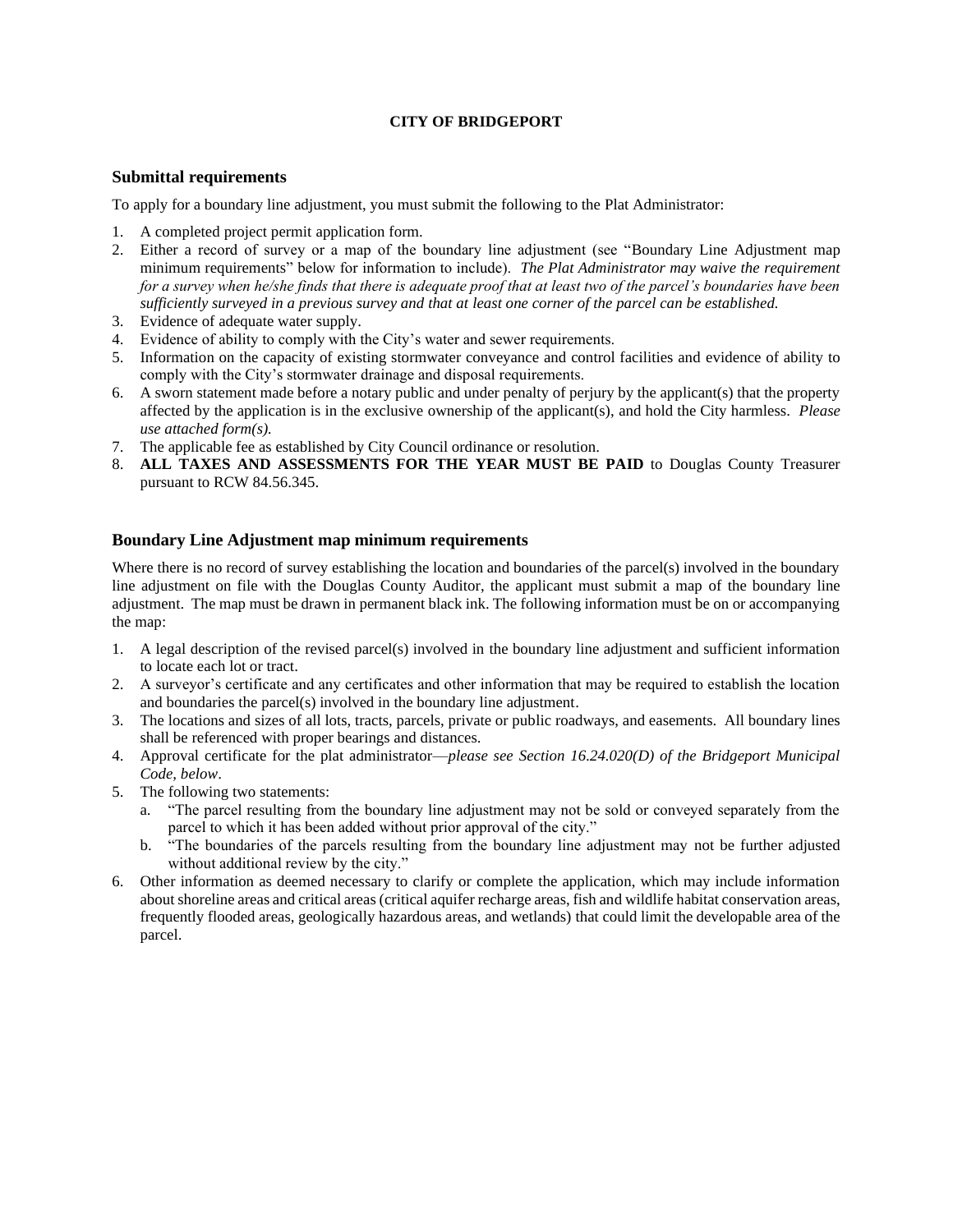**When Recorded Please Return to:** City of Bridgeport PO Box 640 Bridgeport, WA 98813

| Date Received: |            |
|----------------|------------|
| Receipt #:     |            |
| Application #: | <b>BLA</b> |

# **CITY OF BRIDGEPORT BOUNDARY LINE ADJUSTMENT FORM**

**Step 1:** Submit the completed form and applicable fee to the City of Bridgeport, 1206 Columbia Ave., Bridgeport, WA 98813. The form must be filled out using **black ink**. All pages including any attachments must have a minimum 1 inch border on all sides.

**Sept 2:** Upon a determination that the application is complete and the proposed adjustment meets the criteria for a boundary line adjustment, a file number will be assigned for processing. The City will contact you if the BLA is approved. The applicant is responsible for having the documents recorded at the Douglas County Auditor's office and paying those fees. Douglas County may require additional documents to complete the Boundary Line Adjustment and transfer the property. **The Boundary Line Adjustment is not complete until recorded by the Auditor.** A copy of the recorded document will be provided to the Applicant once the original is returned to the City by the Auditor's office.

| Parcel $\mathbf{A}$ (Grantor)                                                   | Parcel B (Grantee)                                                                                              |
|---------------------------------------------------------------------------------|-----------------------------------------------------------------------------------------------------------------|
| <b>Property Owner:</b>                                                          | <b>Property Owner:</b>                                                                                          |
|                                                                                 |                                                                                                                 |
|                                                                                 |                                                                                                                 |
| Phone:<br>Proposed Lot Width:<br>Legal Description (abbreviated): _____________ | Phone:<br><u> 1989 - Johann Barn, mars eta bat erroman e</u><br>Legal Description (abbreviated): ______________ |
|                                                                                 |                                                                                                                 |
| Tax Parcel #:                                                                   | Tax Parcel #:                                                                                                   |
|                                                                                 |                                                                                                                 |
| Zoning Code:                                                                    | Zoning Code:                                                                                                    |
| <u> 1989 - Jan Barbara, manazarta politik (h. 1989)</u>                         |                                                                                                                 |

**Note: Attach Separate page if more than 2 parcels are involved. All persons holding a financial interest in the properties involved must be listed.**

**Approved By: \_\_\_\_\_\_\_\_\_\_\_\_\_\_\_\_\_\_\_\_\_\_\_\_\_\_\_\_\_\_\_\_\_\_\_\_\_, Clerk/Treasurer Date: \_\_\_\_\_\_\_\_\_\_\_\_**

Page  $\_\$  of  $\_\$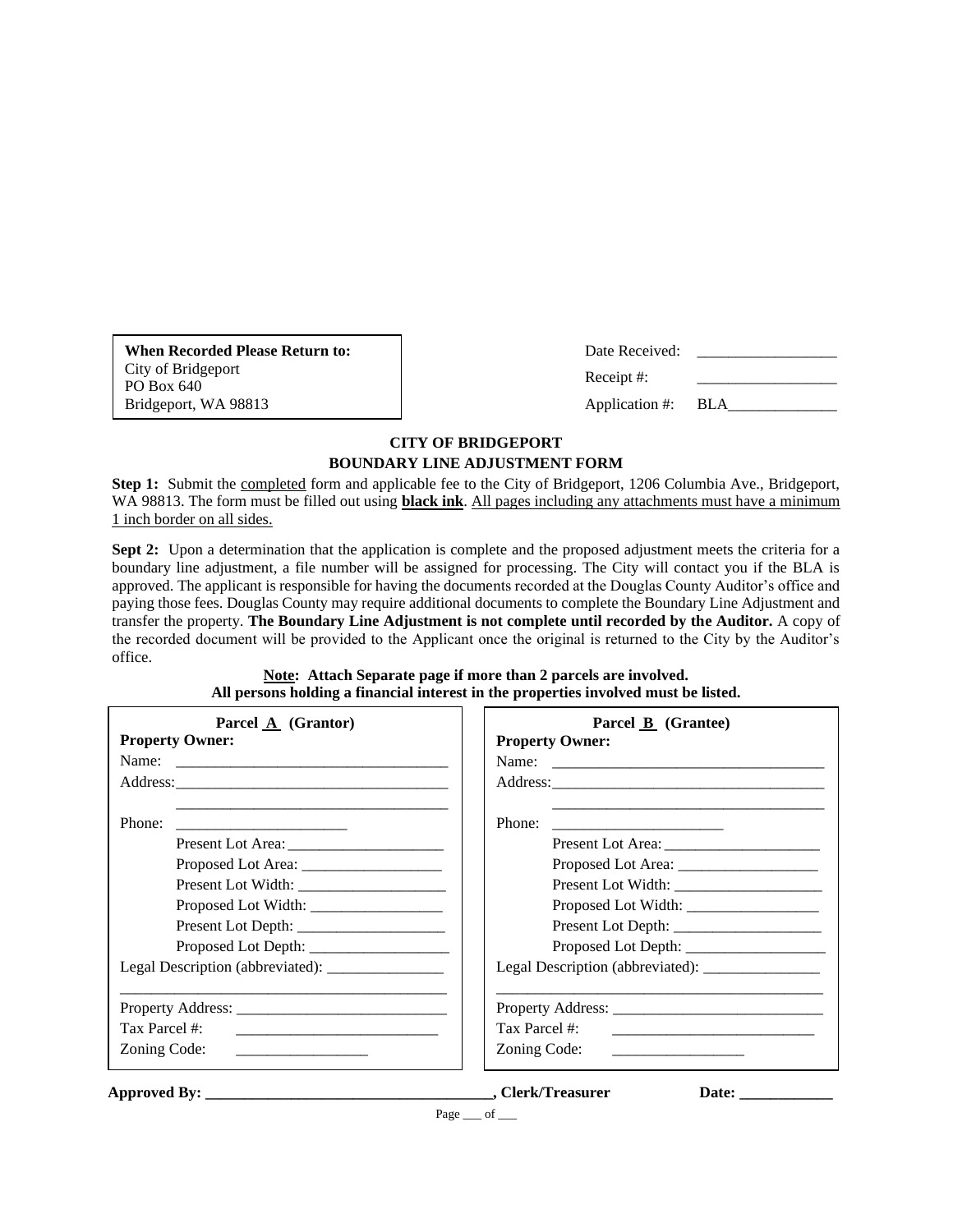Application #: BLA\_\_\_\_\_\_\_\_\_\_\_\_\_\_

**All persons holding a financial interest in the properties involved must be listed.**

| Parcel (Grantor)<br><b>Property Owner:</b>                                                                                          | Parcel (Grantee)<br><b>Property Owner:</b>                                                                                                                                                                                                           |
|-------------------------------------------------------------------------------------------------------------------------------------|------------------------------------------------------------------------------------------------------------------------------------------------------------------------------------------------------------------------------------------------------|
|                                                                                                                                     |                                                                                                                                                                                                                                                      |
|                                                                                                                                     |                                                                                                                                                                                                                                                      |
| Phone:                                                                                                                              | Phone:<br><u> 2008 - Jan James James Barnett, mars and de la partie de la partie de la partie de la partie de la partie de</u>                                                                                                                       |
|                                                                                                                                     |                                                                                                                                                                                                                                                      |
|                                                                                                                                     |                                                                                                                                                                                                                                                      |
|                                                                                                                                     |                                                                                                                                                                                                                                                      |
|                                                                                                                                     |                                                                                                                                                                                                                                                      |
|                                                                                                                                     |                                                                                                                                                                                                                                                      |
|                                                                                                                                     |                                                                                                                                                                                                                                                      |
| Legal Description (abbreviated): ______________                                                                                     |                                                                                                                                                                                                                                                      |
|                                                                                                                                     |                                                                                                                                                                                                                                                      |
|                                                                                                                                     | Tax Parcel #:                                                                                                                                                                                                                                        |
| Zoning Code:<br><u> 1980 - Andrea Albert III, politik eta politik eta politik eta politik eta politik eta politik eta politik e</u> | Zoning Code:<br><u> 1989 - Jan Stern Stern Stern Stern Stern Stern Stern Stern Stern Stern Stern Stern Stern Stern Stern Stern Stern Stern Stern Stern Stern Stern Stern Stern Stern Stern Stern Stern Stern Stern Stern Stern Stern Stern Stern</u> |

| Parcel (Grantor)                             |
|----------------------------------------------|
| <b>Property Owner:</b><br>Name:              |
| <u> 1980 - Jan James Alemania, martin di</u> |
|                                              |
|                                              |
| Phone:                                       |
|                                              |
|                                              |
|                                              |
|                                              |
|                                              |
|                                              |
|                                              |
| Property Address:                            |
| Tax Parcel #:                                |
| Zoning Code:                                 |

| Parcel (Grantee)<br><b>Property Owner:</b>                                                |
|-------------------------------------------------------------------------------------------|
| Name:                                                                                     |
|                                                                                           |
| Phone:<br>the contract of the contract of the contract of the contract of the contract of |
|                                                                                           |
|                                                                                           |
|                                                                                           |
|                                                                                           |
|                                                                                           |
|                                                                                           |
| Legal Description (abbreviated): _______________                                          |
| Tax Parcel #:<br><u> 1980 - John Stein, Amerikaansk politiker (* 1950)</u>                |
| Zoning Code:                                                                              |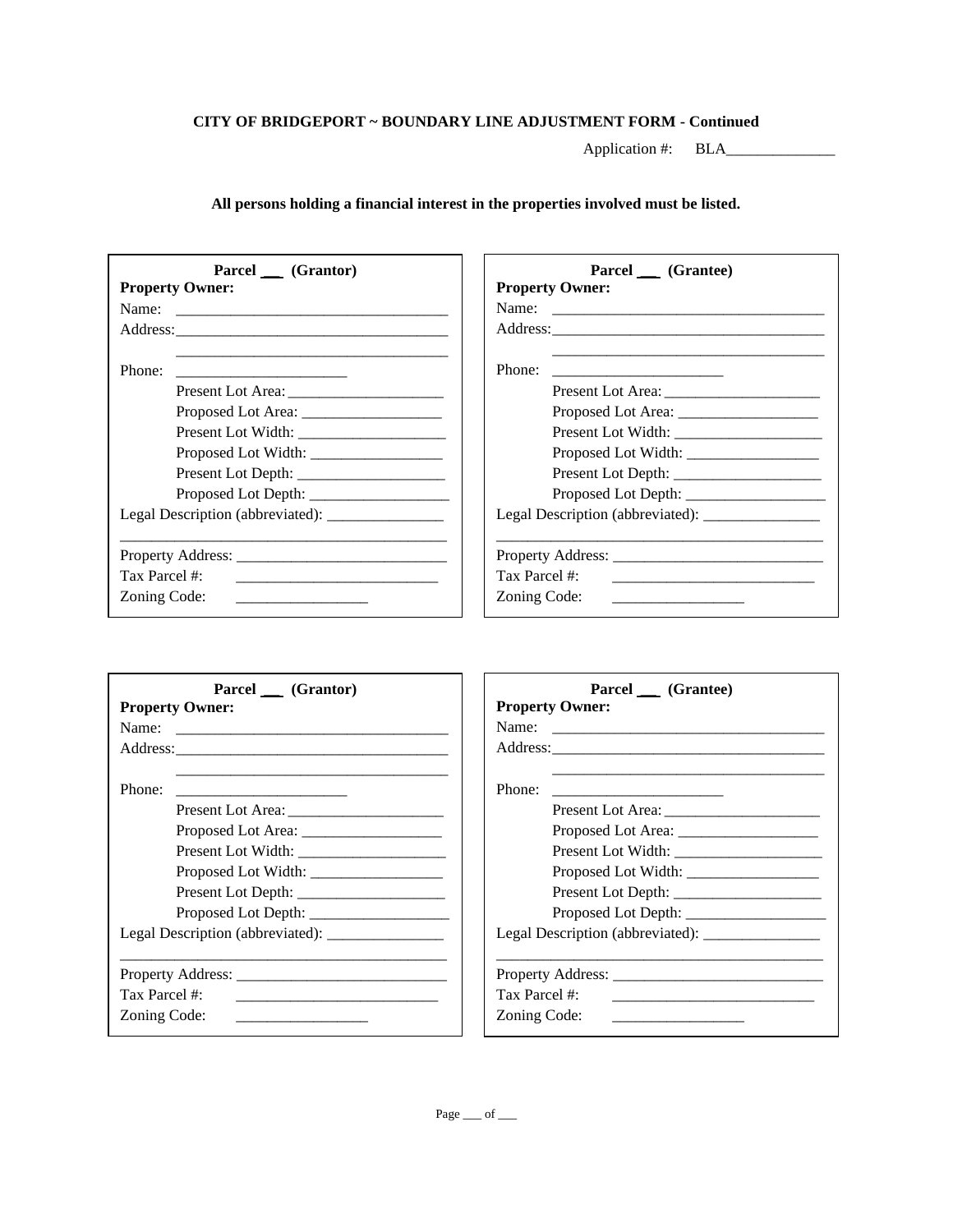Application #: BLA\_\_\_\_\_\_\_\_\_\_\_\_\_\_

### **PRESENT LEGAL DESCRIPTION:**

**ORIGINAL PARCEL A ORIGINAL PARCEL B**

# **NEW LEGAL DESCRIPTION:**

**NEW PARCEL A NEW PARCEL B**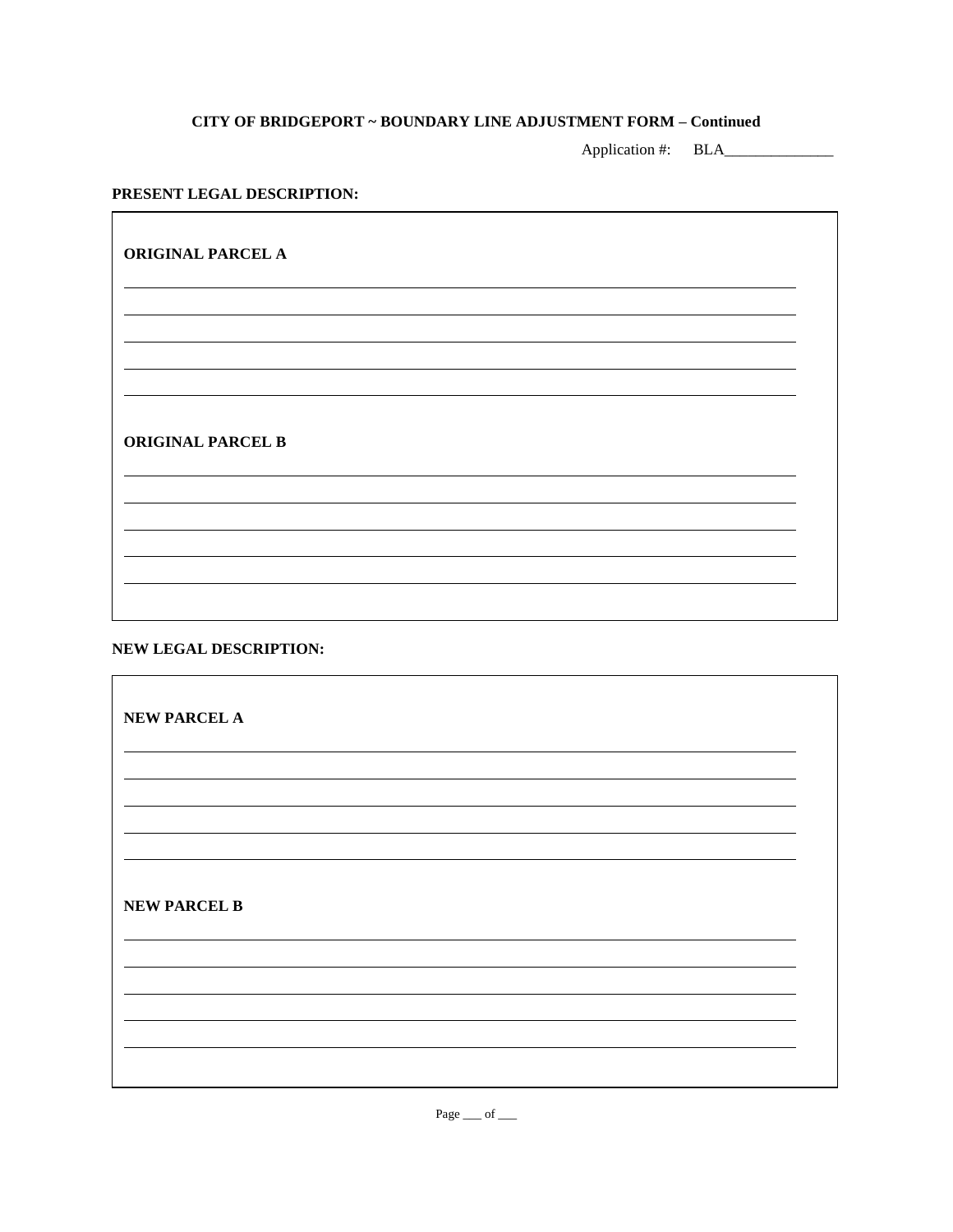Application #: BLA\_\_\_\_\_\_\_\_\_\_\_\_\_\_

# **PRESENT LEGAL DESCRIPTION:**

| ORIGINAL PARCEL        |  |  |
|------------------------|--|--|
|                        |  |  |
|                        |  |  |
| <b>ORIGINAL PARCEL</b> |  |  |
|                        |  |  |
|                        |  |  |
|                        |  |  |

# **NEW LEGAL DESCRIPTION:**

| NEW PARCEL |  |  |
|------------|--|--|
|            |  |  |
|            |  |  |
| NEW PARCEL |  |  |
|            |  |  |
|            |  |  |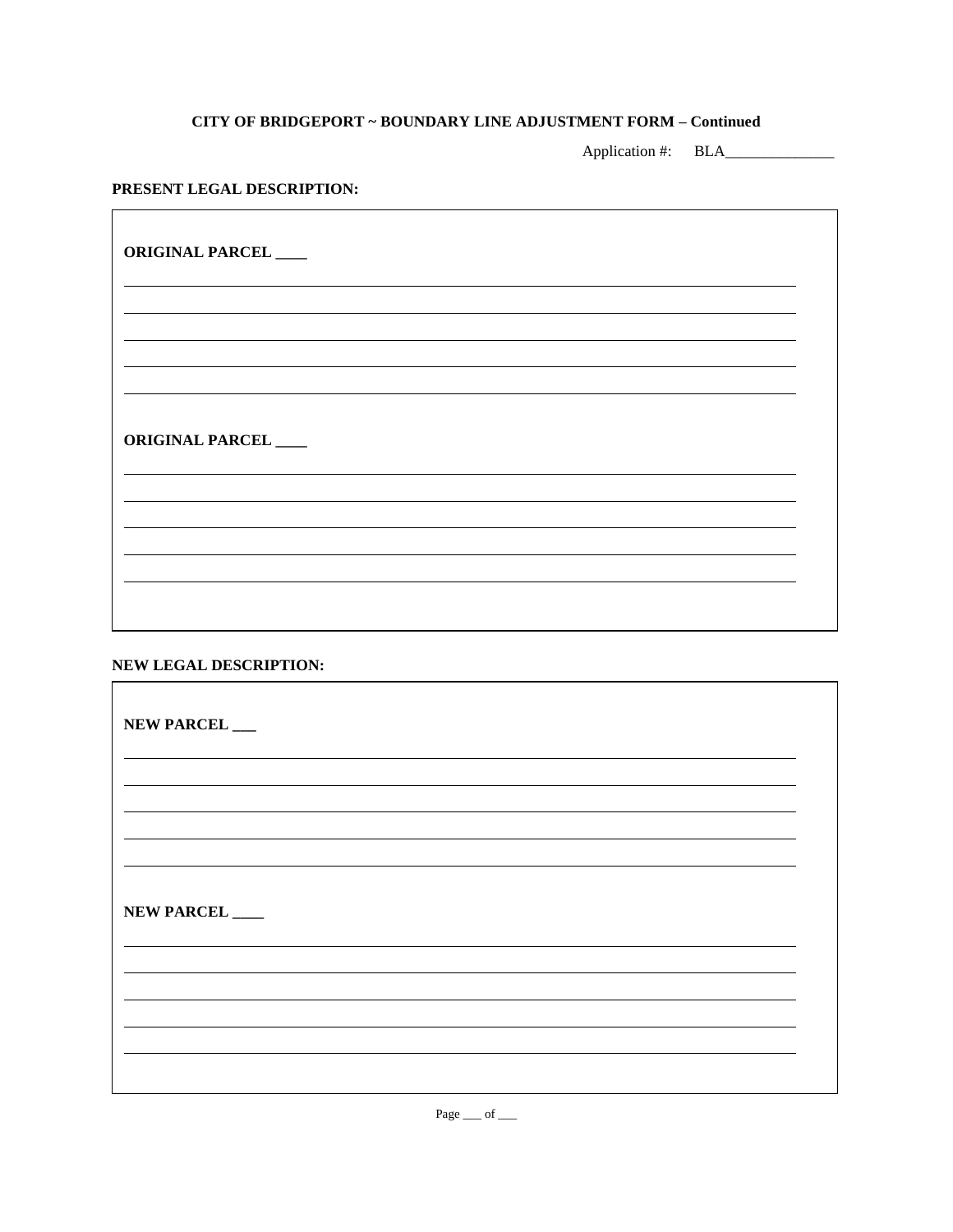Application #: BLA

### **ACKNOWLEDGEMENT AND AGREEMENT AND STATEMENT OF CONSENT AND WAIVER OF CLAIMS**

The owners of property described herein do acknowledge and hereby agree that: (1) the resulting boundary line adjustment will not create additional parcels of land nor will the resulting parcels be inconsistent with development regulations in the Bridgeport Municipal Code; (2) the boundary line adjustment does not remove or impinge upon any easements, covenants, restrictions or encumbrances affecting any of the subject parcels; (3) payment of all taxes and assessments owing on the subject properties is a condition of the adjustment of lot lines; and (4) the boundaries of the parcels resulting from the boundary line adjustment may not be further adjusted without additional review by the city.

I (We), the owners(s) of all the property described herein do hereby acknowledge and agree to hold City of Bridgeport harmless in any cause of action arising out of the boundary line adjustment or recordation of same. Furthermore, I (we) the owner(s) of all the property involved in this boundary adjustment; hereby consent to the adjustment of property lines as proposed in this application.

| <b>Property A</b>                                                                                                                                                                                                              | <b>Property B</b>                                                                                                                                                                                                                                                                                                                                          |
|--------------------------------------------------------------------------------------------------------------------------------------------------------------------------------------------------------------------------------|------------------------------------------------------------------------------------------------------------------------------------------------------------------------------------------------------------------------------------------------------------------------------------------------------------------------------------------------------------|
| Owner                                                                                                                                                                                                                          | Owner                                                                                                                                                                                                                                                                                                                                                      |
| Owner                                                                                                                                                                                                                          | Owner                                                                                                                                                                                                                                                                                                                                                      |
|                                                                                                                                                                                                                                |                                                                                                                                                                                                                                                                                                                                                            |
| State of the state of the state of the state of the state of the state of the state of the state of the state of the state of the state of the state of the state of the state of the state of the state of the state of the s |                                                                                                                                                                                                                                                                                                                                                            |
| County of the country of the country of the country of the country of the country of the country of the country of the country of the country of the country of the country of the country of the country of the country of th |                                                                                                                                                                                                                                                                                                                                                            |
|                                                                                                                                                                                                                                | individual, or individuals described in and who executed the within and foregoing instrument, and acknowledged to<br>me that he/she/they signed the same as his/her/their free and voluntary act and deed, for the uses and purposes therein<br>mentioned. Signed and sworn to (or affirmed) before me on this _______ day of ____________________, 20___. |
| (Seal)                                                                                                                                                                                                                         | Signature of Notary Public                                                                                                                                                                                                                                                                                                                                 |
|                                                                                                                                                                                                                                |                                                                                                                                                                                                                                                                                                                                                            |
|                                                                                                                                                                                                                                |                                                                                                                                                                                                                                                                                                                                                            |
|                                                                                                                                                                                                                                |                                                                                                                                                                                                                                                                                                                                                            |
|                                                                                                                                                                                                                                | individual, or individuals described in and who executed the within and foregoing instrument, and acknowledged to<br>me that he/she/they signed the same as his/her/their free and voluntary act and deed, for the uses and purposes therein<br>mentioned. Signed and sworn to (or affirmed) before me on this ______ day of _____________________, 20___. |
| (Seal)                                                                                                                                                                                                                         | Signature of Notary Public                                                                                                                                                                                                                                                                                                                                 |
|                                                                                                                                                                                                                                | My commission expires:<br>Page $\_\$ of $\_\$                                                                                                                                                                                                                                                                                                              |